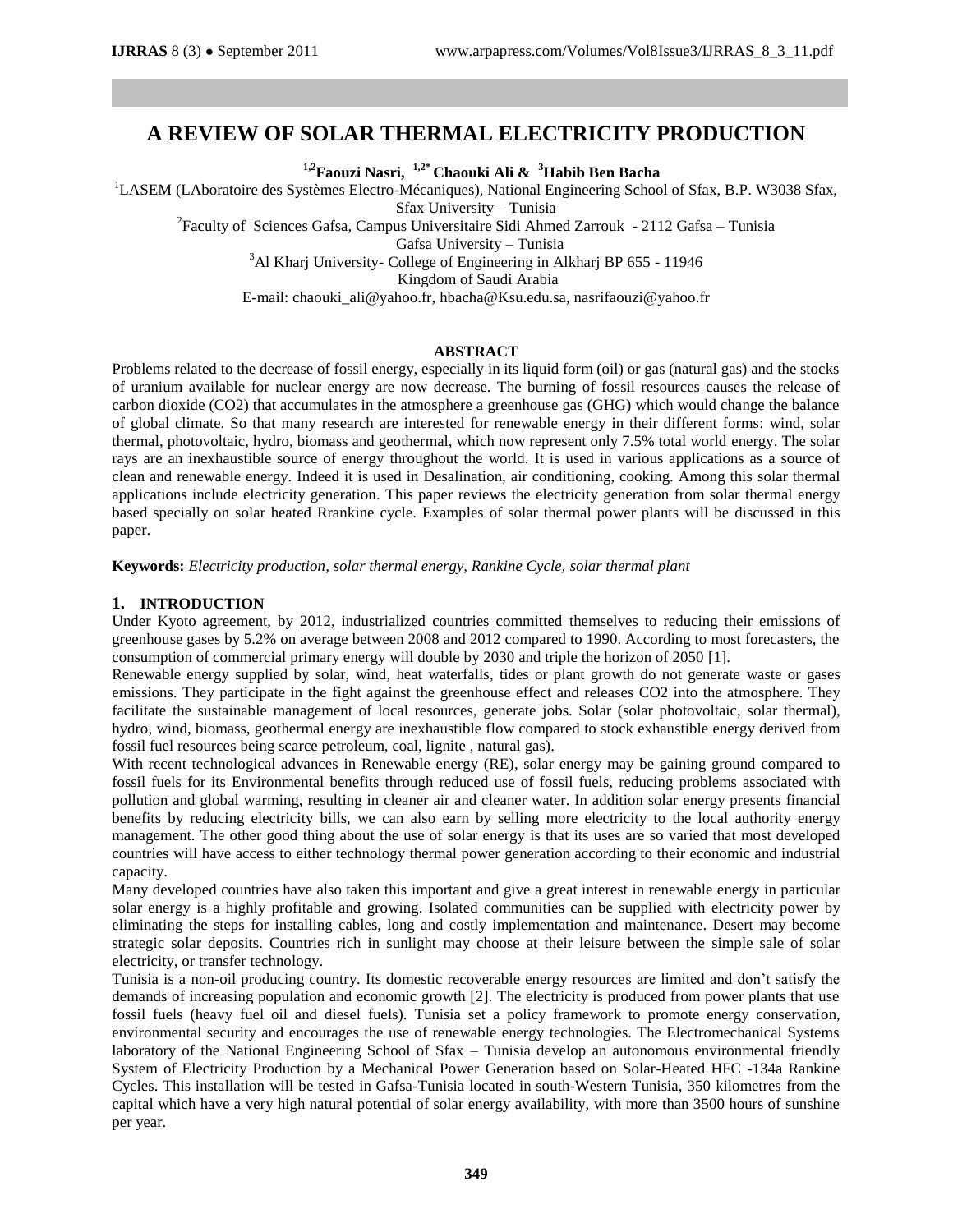#### **2. ORGANIC RANKINE CYCLE**

The organic Rankine cycle (ORC) is generally used in heat recovery applications at low temperature. Many researches have been performed for the study and the choice of the appropriate working fluids.

ORC Technology is similar to the steam cycles technology: a working fluid is heated to vaporization by solar thermal energy. The steam is then expanded in a turbine to produce mechanical energy and then electricity through a generator. This steam is then condensed to close the thermodynamic cycle. The difference between a conventional cycle and an organic cycle is that the working fluid in organic cycle is an organic fluid. The Rankine cycle is the most commonly used cycle in conventional power plants. It is the duty cycle used for all steam engines since the beginning of the industrial era. The working fluid is pumped to a storage tank where it is evaporated. Then it will be condensed while passing through electricity generator turbine.



**Figure 1:** *ideal Rankine cycle*

## **3. WORKING FLUID**

Many researches have been performed for the study and the choice of the appropriate working fluids [3-7]. The appropriate fluid is one that offers the most system efficiency. It is selected depending on the critical pressure and the boiling temperature and mechanical work provided [6-8]. However, the thermodynamic parameters of the fluid are not the only criteria for selection. In fact the Montreal Protocol, an international treaty to protect the ozone layer and the Regulatory CE 2037/2000 prohibit the use of substances that can threaten the ozone layer [6].

G. Kosmadakis et al. [9] have conducted a comparative study of 33 working fluids. In this study, they showed that fluid R245fa appears satisfactory for operation at high temperature. This fluid is consistent with all environmental regulations. They showed that the choice of fluid R245fa is the best compromise between the different criteria, the most important are the thermal efficiency, power output and environmental performance. This study also showed that the refrigerant R134a is best used for the Rankine cycle operating at low temperature. Other studies have shown that this fluid is most suitable for such application since it fulfills all the criteria of choice. R134a in fact appears as the most appropriate fluid for solar applications from many experimental studies have demonstrated the effectiveness of this fluid for application based on ORC [9-14]. Among 20 studied refrigerant Tchanche Fankam Bertrand et al. [10] have concluded that R134a is the most appropriate for small scale solar applications. R152a, R600a, R600 and R290 offer attractive performance, but their use requires safety precautions because of their flammability.

#### **4. SOLAR THERMAL POWER TECHNOLOGY**

Concentrating solar power plants are a relatively new technology, with significant development potential. They offer an opportunity to sunny countries. The most promising areas for the implementation of these technologies include South western U.S., South America, north Africa, the Mediterranean and Middle East, the desert of India and Pakistan, Australia, etc..

Concentrating solar thermal power plant (STP) technologies is based on four basic elements: concentrator, receiver, transport-storage, and a generator. The collector captures and concentrates solar radiation, which is then delivered to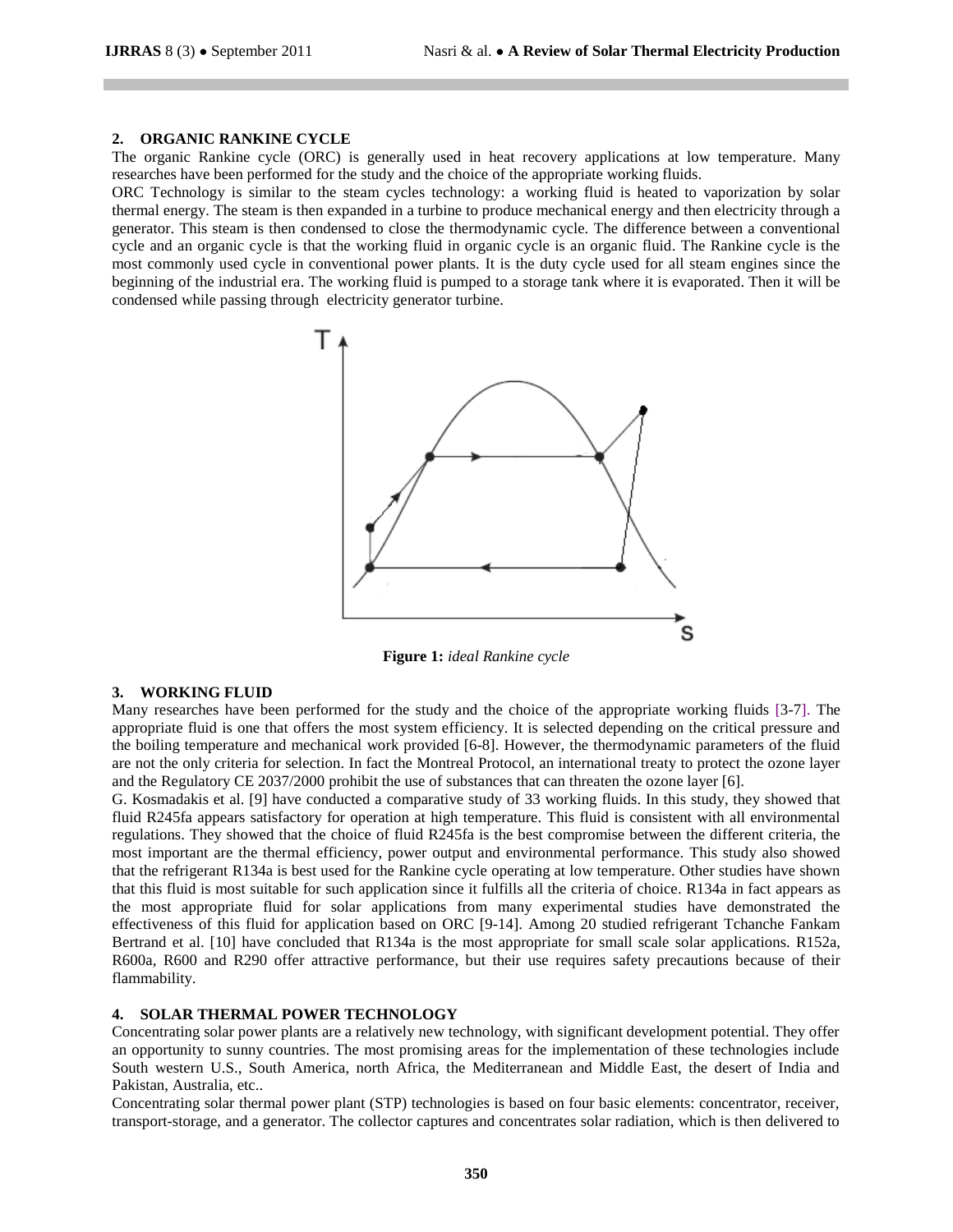the receiver. The receiver absorbs the concentrated sunlight, transferring its heat energy to a working fluid which would be synthetic oil. The transport-storage system passes the fluid from the receiver to the generator. As solar thermal power conversion systems, Rankine, Brayton, Combined or Stirling cycles have been successfully demonstrated [15]. There are four types of power plants in operation or under development: (i) parabolic trough solar power plants (ii) solar tower plants (iii) dish-stirling systems (iv) Fresnel central reflector. In this paper we are interested in solar thermal power plants.



**Figure 2:** *solar thermal technology*

Many projects of electricity generation by solar thermal energy are realized. Among these projects are mentioned according to their production capacity:

## **4.1 solar energy generating systems in California**

The total capacity of these power plants is 354 MW. Solar Energy Generating Systems (SEGS) is the largest installation of solar energy in the world. It consists of nine solar plants in the Mojave Desert in California, where sunshine is one of the best available in the United States. SEGS I-II (44 MW) are located in Daggett SEGS III-VII (150 MW) are located at Kramer Junction, and SEGS VIII-IX (160 MW) are at Harper Lake. Next Energy Resources operates and partially owns the plants located at Kramer Junction and Harper Lake. The plants have an installed capacity of 354 MW, which in fact in 2005 the largest solar installation, all types, in the world. The average gross average power for all nine SEGS plants is about 75 MW, a load factor of 21%. In addition, the turbines can be used at night by burning natural gas [15].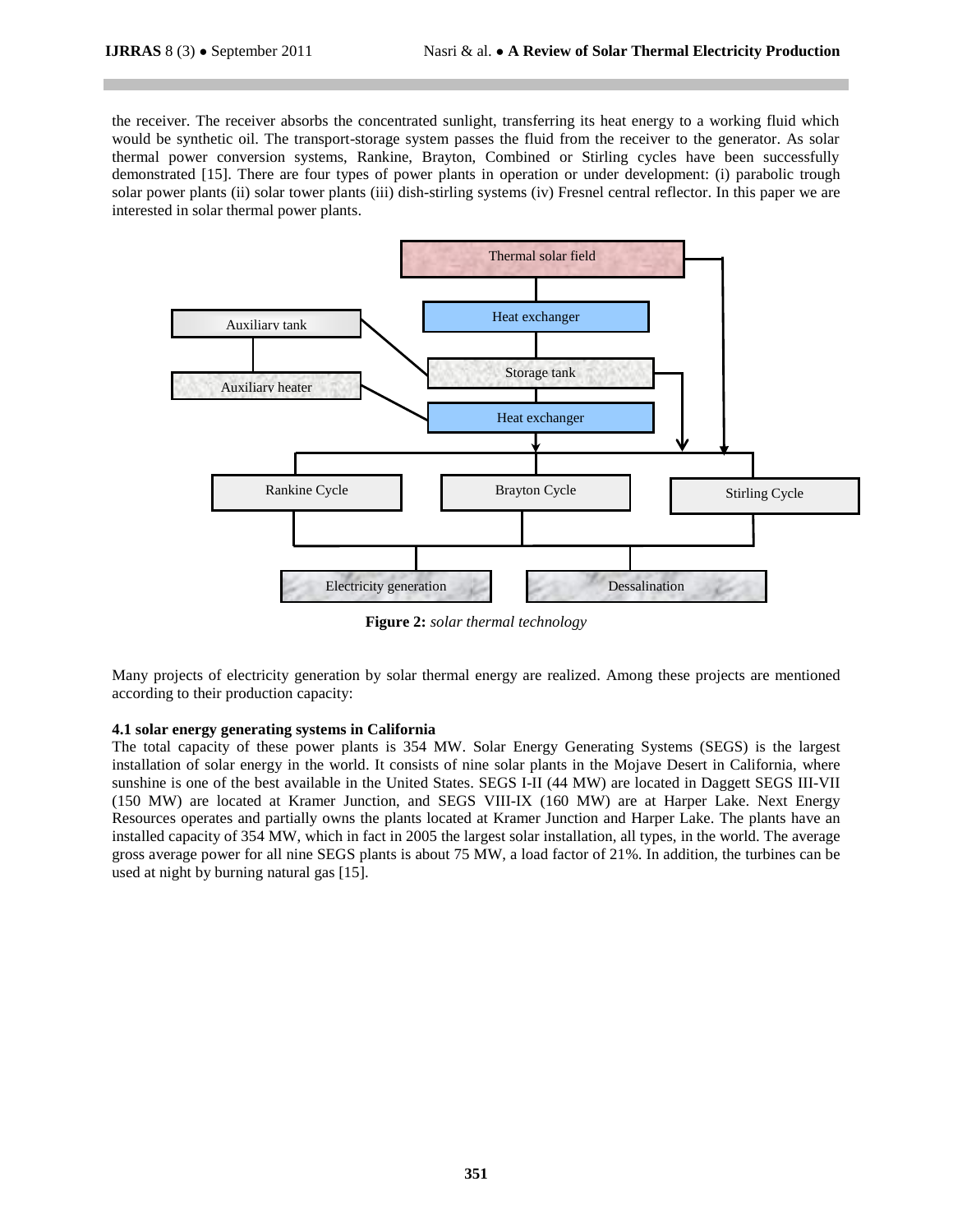

**Figure 3:** *Scheme of Solar energy generating system in California* [16].

The plants are constituted a total of 936,384 mirrors and cover more than 6.5  $\text{km}^2$ . Aligned, the parabolic mirrors extend over 370 km. The plant uses solar thermal technology via parabolic trough, complemented by natural gas to produce electricity. 90% of electricity is produced by sunlight. Natural gas is used only when sunlight is insufficient to meet the demand of Southern California Edison, the electricity distributor in Southern California [17].

## **4.2 Solnova solar troughs plants in Spain**

Solnova is an electrical power station composed of 5 different units with 50 MW each one. It's located on Solar Platform, inside [Sanlúcar la Mayor.](http://solarcellssale.info/tag/sanlucar-la-mayor) With such capacity Solnova is considered as le biggest plant in the world. The solar trough field heats synthetic heat transfer oil. Energy in the oil is used to generate superheated, high pressure steam that is delivered to a steam turbine. This turbine powers an electrical generator, creating electricity [18].

## **4.3 AndaSol solar power station**

The project concerns two new concentrating solar thermal power generation plants based on the parabolic trough technology (linear concentration system with parabolic mirrors CSP) with a capacity of 50 MWe each. It's developed in a valley north of the Sierra Nevada, some 60 km southeast of Granada. The project consists of a field that covers 510,120 square meters of parabolic troughs along which a vacuum tube circulates a fluid which heats up to over 400°C.The heat is then used in a heat exchanger to produce power in a vapor turbine. The parabolic troughs are set up in 312 collector rows which are connected by pipes [19].

In Arab countries, they are functional solar power plants and others that are being construction or study. Among these units are:

## **4.4 Beni Mathar Plant**

The Concentrated Solar Power plant of Ain Beni Mathar in morocco is now supplying electricity to the Moroccan grid. It's an operational Solar Thermal Power Stations. It's Located in the East of Morocco near the Algerian border. That plant capacity is 20 MW. It's composed of a large array of 224 parabolic mirror collectors concentrating solar energy. It's based on Integrated **Solar** Combined Cycle (ISCC) technology. The solar thermal plant of Ain Beni Mathar supplies of clean electric energy. This power plant will enrich the experience of this country for such development what types of units. This technology will enable the development of the national economy [20,21]. In addition to these stations which are in operation, there are others that are under construction: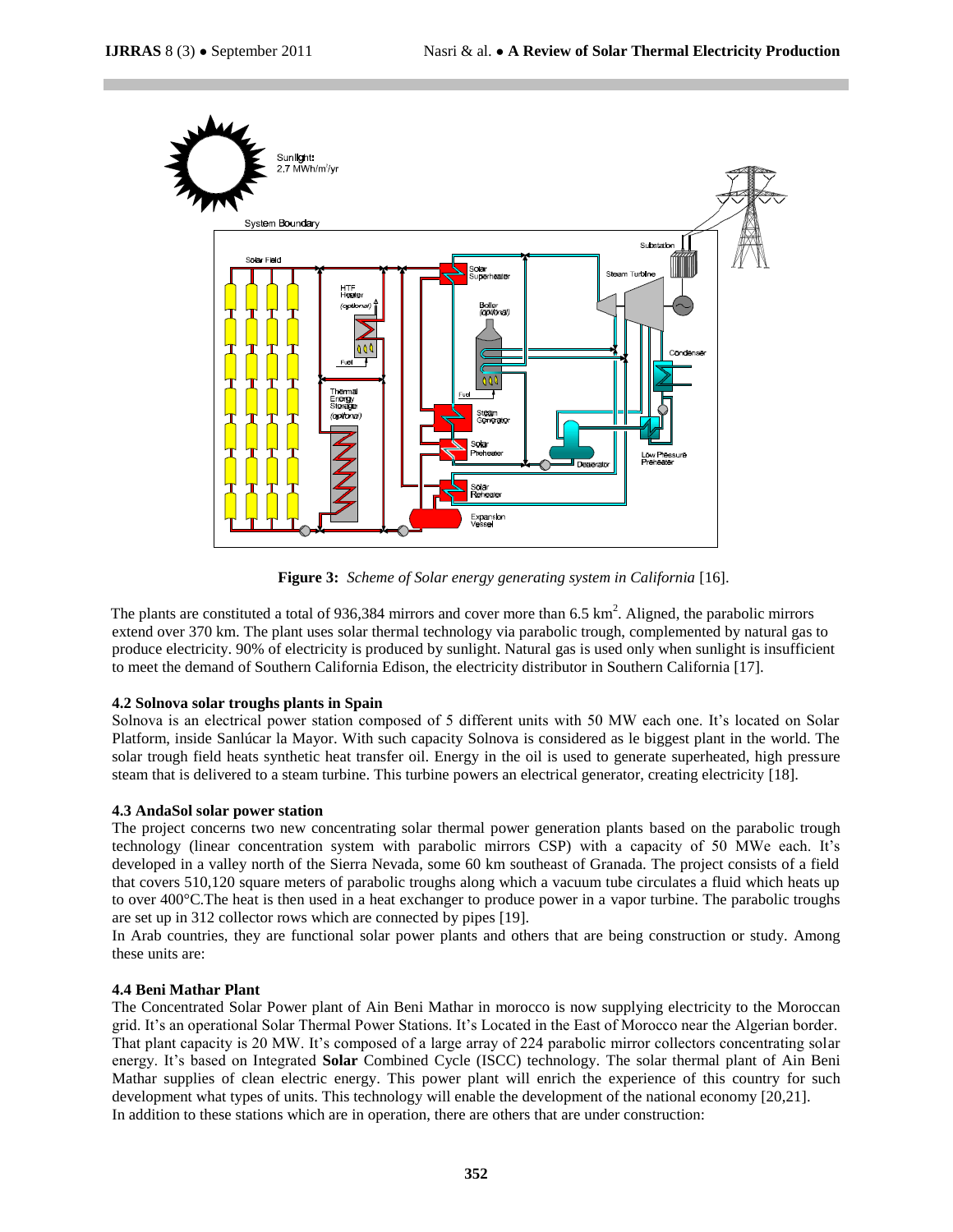#### **4.5 [Hassi R'mel integrated solar combined cycle power station](http://en.wikipedia.org/wiki/Hassi_R%27mel_integrated_solar_combined_cycle_power_station)**

This solar plant presents a total capacity of 25 MW. It's based on Integrated **Solar** Combined Cycle (ISCC) technology. It will be functional this year (2011). It's located at Hassi R'mel Algeria [22]. This plant is based on fossil Combined Cycle (CC). Steam Turbine is additionally fed with solar generated steam during daytime. At night it operated like conventional Combined Cycle power plant [23].



**Figure 4:** Scheme Parabolic Trough Solar Power Plant at Hassi R'mal [23]

#### **4.6 Solar thermal electricity production systems in Tunisia**

Tunisia has an average sunshine duration relatively large. Thus, two thirds of Southern Tunisian's regions benefit from sunshine duration of more than 3000 hours per year, with peaks of 3200-3400 on the southern coast (Gabes Gulf), while the minimum duration of sunshine in the northern third is between 2500 and 3000 hours per year. These data confirm that Tunisia has interesting solar field. Regarding the global solar radiation, the daily average is between 4.2 kWh/m<sup>2</sup>/day in north-west and 5.4 kWh/m2/day in the far south. However, most of the territory (over 80%) is in the upper fringe of 4.75 kWh/m<sup>2</sup>/day [24]. In Tunisia, attempts to produce electricity from solar energy are numerous. Among these projects, we find the projects, we find PROSOL ELECTRIQUE. This project consists in the creation of concentrated solar power plant (**CSP)** for electricity generation with a capacity of 25 MW integrated into combined cycle (ISCC) of 150MW. The main objective of this project is to experiment the technology of solar concentrators for power generation especially that Tunisia has a large solar field. This project will be implemented during the period between 2010– 2014. Besides this project we found ASEP-MPG-SHRC which is an Autonomous environmental friendly System of Electricity Production by a Mechanical Power Generation based on Solar-Heated HFC -134a Rankine Cycles is in progress [25]. This study is developed at the Laboratory of Electromechanical Systems of the National Engineering School of Sfax – Tunisia in order to produce autonomous electricity generation satisfying the priority needs of small villages in Gafsa city-Tunisia non accessible to the electricity grid.



**Figure 5:** *Scheme* of *electricity production system Gafsa-Tunisia* [25]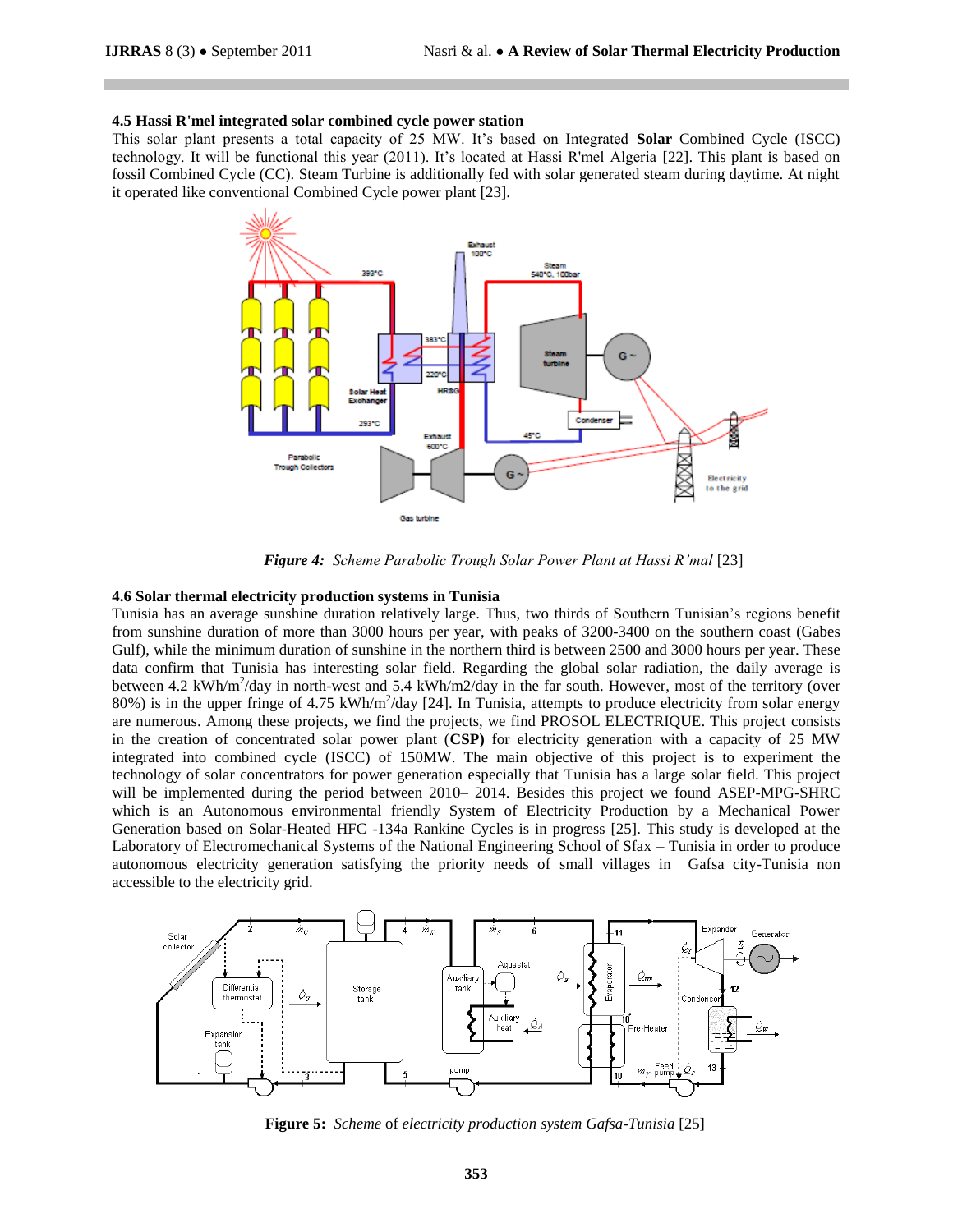A prototype of ASEP-MPG-SHRC installation is under test in Gafsa-Tunisia located in south-Western Tunisia, 350 kilometers from the capital, geographical coordinates are 34°25′ North and 8°47′ East, have a very high natural potential of solar energy availability, with more than 3500 hours of sunshine per year. The proposed unit of the thermal solar energy for (shaft) mechanical power generation used directly for electricity generation using an expander for electricity generation based on a solar-heated thermodynamic organic Rankine cycle at low temperature range [25].

The Solar irradiations over Gafsa city in south Tunisia where the system will be installed are in the figures below:



**Figure 2***: Monthly average ambient temperature for Gafsa city from 1983 to 1997.*

Maximum absolute temperature, **Average monthly maximum temperature**, Average monthly temperature of the day, **Average monthly temperature of the night.** 



**Figure 3:** *Monthly average of the daily solar insulation of Gafsa city from 1983 to 1997 on horizontal surface.*

## **5. CONCLUSION**

The use of solar thermal electricity production has enormous interests in the environment protection by reducing greenhouse gas emissions. Although the efficiency of this technology is very low compared to nuclear energy; it attracts the attention of all countries. Studies are outstanding for the improvement of these solar power plants. Among the drawbacks of these plants is that they are not immune to weather hazards such as storms that can destroy the solar collectors. Tunisian opportunities in the use of solar energy are enormous for the remarkable ability of